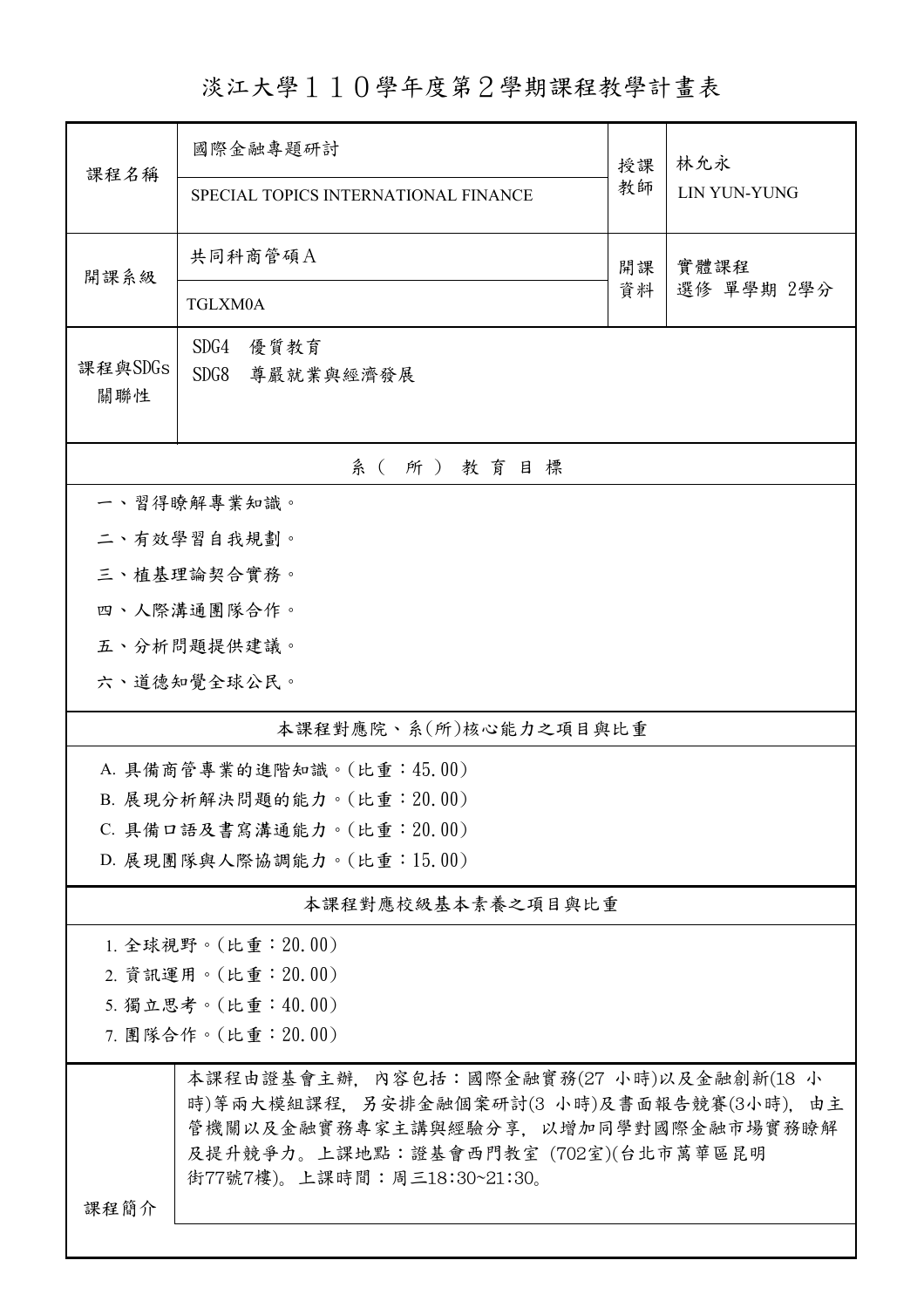|                | This course is organized by the Securities and Futures Institute. The course<br>includes two modules: International Finance Practice (27 hours) and<br>Financial Innovation (18 hours), also arranges a financial case study (3<br>hours) and a written report contest (3 hours). The competent authorities<br>and financial experts will share their experiences to enhance students'<br>understanding of international financial markets and enhance their<br>competitiveness |                              |            |          |            |  |  |  |
|----------------|---------------------------------------------------------------------------------------------------------------------------------------------------------------------------------------------------------------------------------------------------------------------------------------------------------------------------------------------------------------------------------------------------------------------------------------------------------------------------------|------------------------------|------------|----------|------------|--|--|--|
|                | 本課程教學目標與認知、情意、技能目標之對應<br>將課程教學目標分別對應「認知(Cognitive)」、「情意(Affective)」與「技能(Psychomotor)」<br>的各目標類型。<br>一、認知(Cognitive):著重在該科目的事實、概念、程序、後設認知等各類知識之學習。<br>二、情意(Affective):著重在該科目的興趣、倫理、態度、信念、價值觀等之學習。<br>三、技能(Psychomotor):著重在該科目的肢體動作或技術操作之學習。                                                                                                                                                                                                                                      |                              |            |          |            |  |  |  |
| 序<br>號         |                                                                                                                                                                                                                                                                                                                                                                                                                                                                                 | 教學目標(中文)                     |            | 教學目標(英文) |            |  |  |  |
|                | 1 1 增加同學對國際金融市場實務瞭 <br>Enhance students' understanding of international<br>解及提升競爭力<br>financial markets and enhance their competitiveness.                                                                                                                                                                                                                                                                                                                                      |                              |            |          |            |  |  |  |
|                | 教學目標之目標類型、核心能力、基本素養教學方法與評量方式                                                                                                                                                                                                                                                                                                                                                                                                                                                    |                              |            |          |            |  |  |  |
| 序號             | 目標類型                                                                                                                                                                                                                                                                                                                                                                                                                                                                            | 院、系(所)<br>核心能力               | 校級<br>基本素養 | 教學方法     | 評量方式       |  |  |  |
| $\mathbf{1}$   | 認知                                                                                                                                                                                                                                                                                                                                                                                                                                                                              | <b>ABCD</b>                  | 1257       | 講述、討論    | 報告(含口頭、書面) |  |  |  |
|                | 授課進度表                                                                                                                                                                                                                                                                                                                                                                                                                                                                           |                              |            |          |            |  |  |  |
| 週次             | 日期起訖                                                                                                                                                                                                                                                                                                                                                                                                                                                                            | 內 容 (Subject/Topics)         |            |          | 備註         |  |  |  |
| -1             | $111/02/21$ ~<br>111/02/25                                                                                                                                                                                                                                                                                                                                                                                                                                                      | 課程簡介及始業式 / 資本市場藍圖            |            |          |            |  |  |  |
| $\overline{2}$ | $111/02/28$ ~<br>111/03/04                                                                                                                                                                                                                                                                                                                                                                                                                                                      | 「數據決策」新思維 Open Banking建構場景金融 |            |          |            |  |  |  |
| 3              | $111/03/07$ ~<br>111/03/11                                                                                                                                                                                                                                                                                                                                                                                                                                                      | 公司治理與企業永續經營                  |            |          |            |  |  |  |
| $\overline{4}$ | $111/03/14$ ~<br>111/03/18                                                                                                                                                                                                                                                                                                                                                                                                                                                      | 臺灣債券市場發展與國際接軌                |            |          |            |  |  |  |
| 5              | $111/03/21$ ~<br>111/03/25                                                                                                                                                                                                                                                                                                                                                                                                                                                      | 臺灣期貨市場發展與國際接軌                |            |          |            |  |  |  |
| 6              | $111/03/28$ ~<br>111/04/01                                                                                                                                                                                                                                                                                                                                                                                                                                                      | 國際經濟金融情勢分析                   |            |          |            |  |  |  |
| 7              | $111/04/04$ ~<br>111/04/08                                                                                                                                                                                                                                                                                                                                                                                                                                                      | <b>Break</b>                 |            |          |            |  |  |  |
| 8              | $111/04/11$ ~<br>111/04/15                                                                                                                                                                                                                                                                                                                                                                                                                                                      | 臺灣集中保管結算與跨境服務                |            |          |            |  |  |  |
| 9              | $111/04/18$ ~<br>111/04/22                                                                                                                                                                                                                                                                                                                                                                                                                                                      | 臺灣資產管理發展與國際接軌                |            |          |            |  |  |  |
| 10             | $111/04/25$ ~<br>111/04/29                                                                                                                                                                                                                                                                                                                                                                                                                                                      | 金融消費評議調處                     |            |          |            |  |  |  |
|                |                                                                                                                                                                                                                                                                                                                                                                                                                                                                                 |                              |            |          |            |  |  |  |